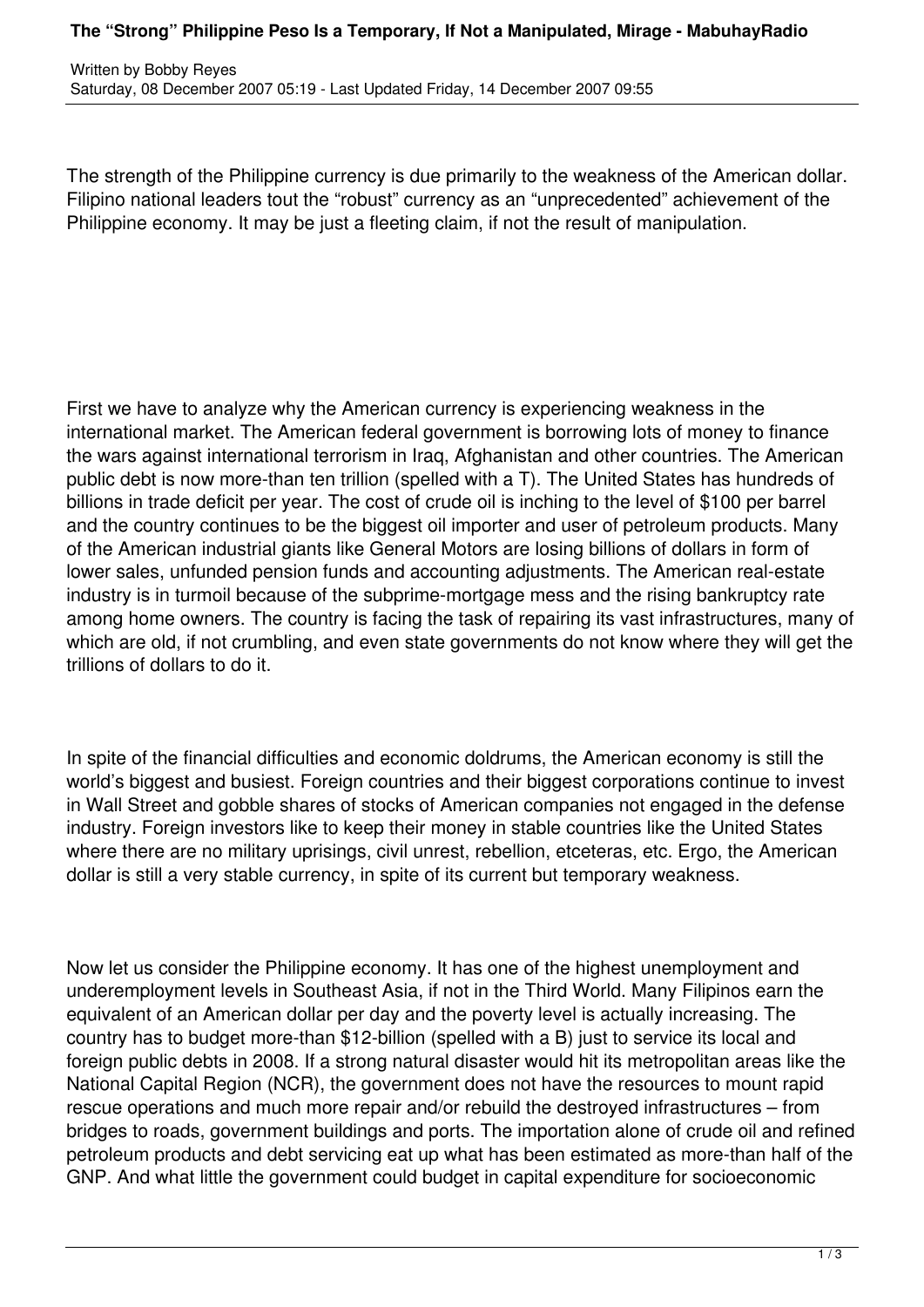## **The "Strong" Philippine Peso Is a Temporary, If Not a Manipulated, Mirage - MabuhayRadio**

Written by Bobby Reyes Saturday, 08 December 2007 05:19 - Last Updated Friday, 14 December 2007 09:55

development is lost to corruption and inefficiency. The percentage of military expenditures in the national budget is bound to increase as the national government faces more attacks from communist rebels and Muslim secessionists.

As this writer has been warning the Overseas Filipinos and their kin in the Philippines, the homeland's real estate is overvalued, especially in Metro Manila. Some condominium units in the NCR are priced higher than comparable condos in Las Vegas, Nevada, and other places in the United States. And real-estate developers in the Philippines have not factored the disastrous effects of Global Warming (Climate Change) in their risk analysis of their land-development projects.

The reality is that if one compares the peso to the currencies of the country's neighbors (or even just in the ASEAN), the peso is weak. One cannot use the peso in buying items even in Indonesia and much more in Singapore, Bangkok and Kuala Lumpur. Even taxi drivers in Bangkok would not accept the Philippine peso as a tip.

A currency is really strong if people can exchange it for other currencies such as the US dollar or the Euro in Hong Kong, Taipei, Tokyo or Beijing. It seems that the Vested Establishment (AKA The Imperial Manila) in the Philippines is taking advantage of the Overseas-Filipino remittances, so as to be able to acquire US dollars (for salting abroad?) for fewer pesos. After all, the Philippine government just prints the pesos without backing them with gold reserves or deposits in foreign financial institutions or foreign central banks.

There is a strong suspicion among Overseas-Filipino Workers' (OFW's) political leaders that there is manipulation to reduce the buying power of the OFWs. If the OFW remittances to their kin in the homeland can be converted into fewer pesos, then their economic clout is reduced drastically. Now that Filipinos – both abroad and in the Philippines – are contemplating to form an OFW-led political party, the current national and local leaders fear the economic clout of the Overseas Filipinos. The OFW-led political party may be able to outspend, outmaneuver and outthink the traditional domestic Filipino politicians and their political machineries that run on grease money and not on sound platforms of government and economics. In reality the OFW remittances keep the Philippines—its government and economy—afloat. But the powers that be do not want the OFWs to have political power in the homeland. The Imperial Manila just wants the OFW remittances but not their participation in Philippine politics and national leadership.

The seemingly-strong Philippine currency is actually doing much harm to the Philippine export